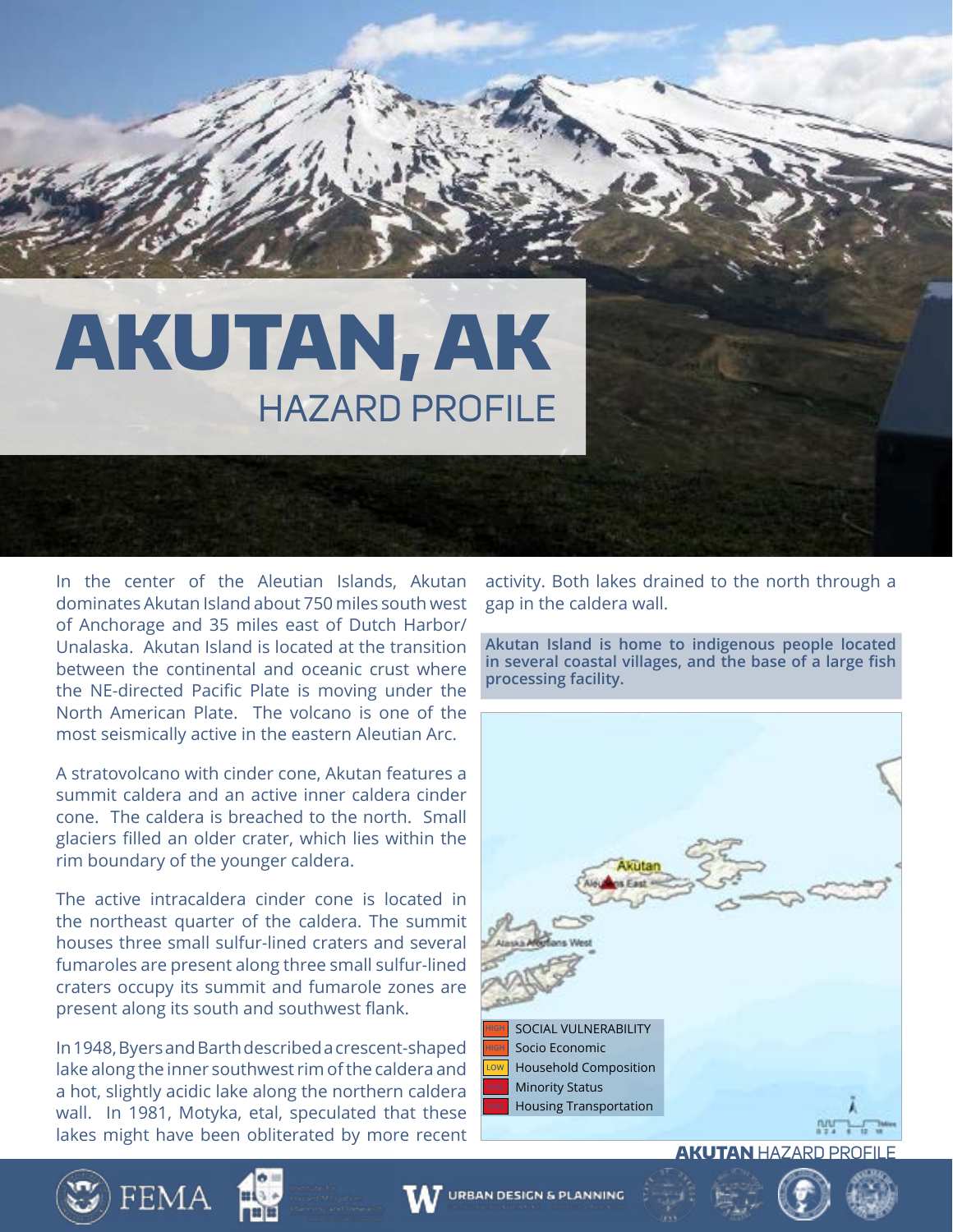

### MONITORING

- AVO has a program of real-time seismic monitoring at four Cook Inlet volcanoes, Mt. Spurr (Crater Peak), Redoubt, Iliamna, and Augustine. In addition, AVO employs a system to detect volcanicallyinduced lightning, conducts periodic observational overflights and/or landings as weather and volcanic conditions permit, and obtains intermittent airborne sulfur dioxide and carbon dioxide measurements.
- For some volcanoes, AVO has remote, real-time video capability (Redoubt, Spurr, Iliamna) and, although still experimental, near real-time deformation monitoring (Augustine).The continuous recording of earthquake activity at Cook Inlet volcanoes, in combination with other monitoring techniques, usually allows AVO to warn of the possibility of a volcanic eruption hours to weeks in advance and, during business hours and periods of 24-hour duty, to issue notification of an ash-producing eruption, usually within 10 minutes of onset of eruption.
- At the present time, AVO has no monitoring instrumentation on approximately 17 active Alaskan volcanoes. AVO relies principally on pilot reports (via FAA), satellite imagery (with NWS), and observations from local observers including village residents, military, US Coast Guard, US Fish and Wildlife Service, National Park Service, and fishing vessels to detect and monitor eruptions on unmonitored volcanoes.
- Seismic array of seismometer stations: https://avo.alaska.edu/volcanoes/data.php?volcname=Akutan
- Alaska Volcano Observatory webicorders: https://avo.alaska.edu/webicorders/Akutan/

**AKUTAN** HAZARD PROFILE





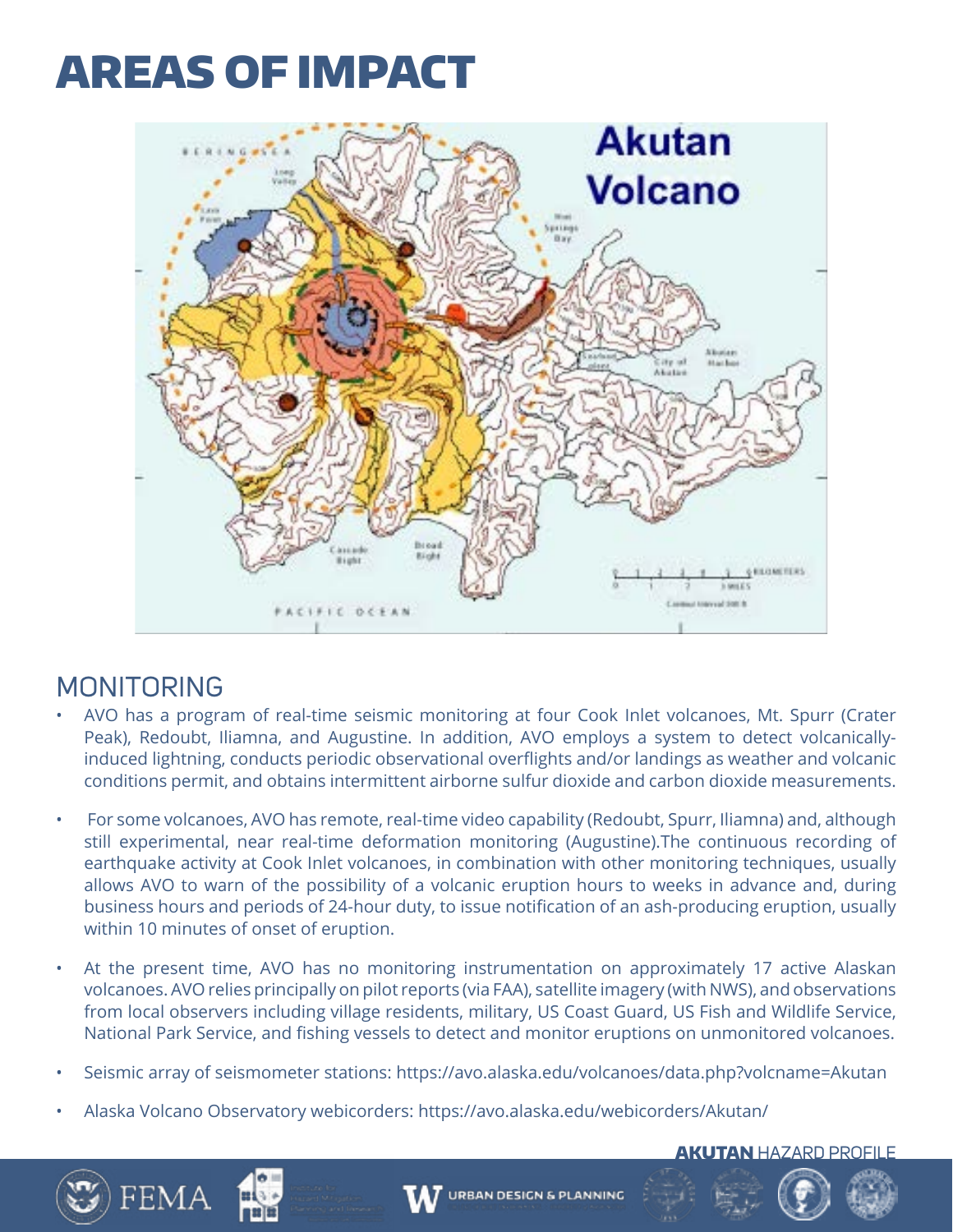| <b>MOUNTAIN FACTS</b> |                               |  |
|-----------------------|-------------------------------|--|
| coordinates           | 54.133° N, 165.985° W         |  |
| summit / elevation    | 1303 m / 4275 ft              |  |
| last known eruption   | 1992 CE                       |  |
| population            | within 5 km / 0               |  |
|                       | 10 km / 24<br>30 km / 233     |  |
|                       | 100 km / 4,361                |  |
| <b>location</b>       | <b>Aleutians East Borough</b> |  |
| nearby towns          | Akutan, Unalaska,             |  |
|                       | False Pass, Pauloff Harbor,   |  |
|                       | Anchorage                     |  |

### GEOLOGICAL SUMMARY

FEM

One of the most active volcanoes of the Aleutian arc, Akutan contains 2-km-wide caldera with an active intracaldera cone. An older, largely buried caldera was formed during the late Pleistocene or early Holocene. Two volcanic centers are located on the NW flank. Lava Peak is of Pleistocene age, and a cinder cone lower on the flank produced a lava flow in 1852 that extended the shoreline of the island and forms Lava Point. The 60-365 m deep younger caldera was formed during a major explosive eruption about 1600 years ago and contains at least three lakes. The currently active large cinder cone in the NE part of the caldera has been the source of frequent explosive eruptions with occasional lava effusion that blankets the caldera floor. A lava flow in 1978 traveled through a narrow breach in the north caldera rim almost to the coast. Fumaroles occur at the base of the caldera cinder cone, and hot springs are located NE of the caldera at the head of Hot Springs Bay valley and along the shores of Hot Springs Bay.



#### **AKUTAN HAZARD PROFILE**



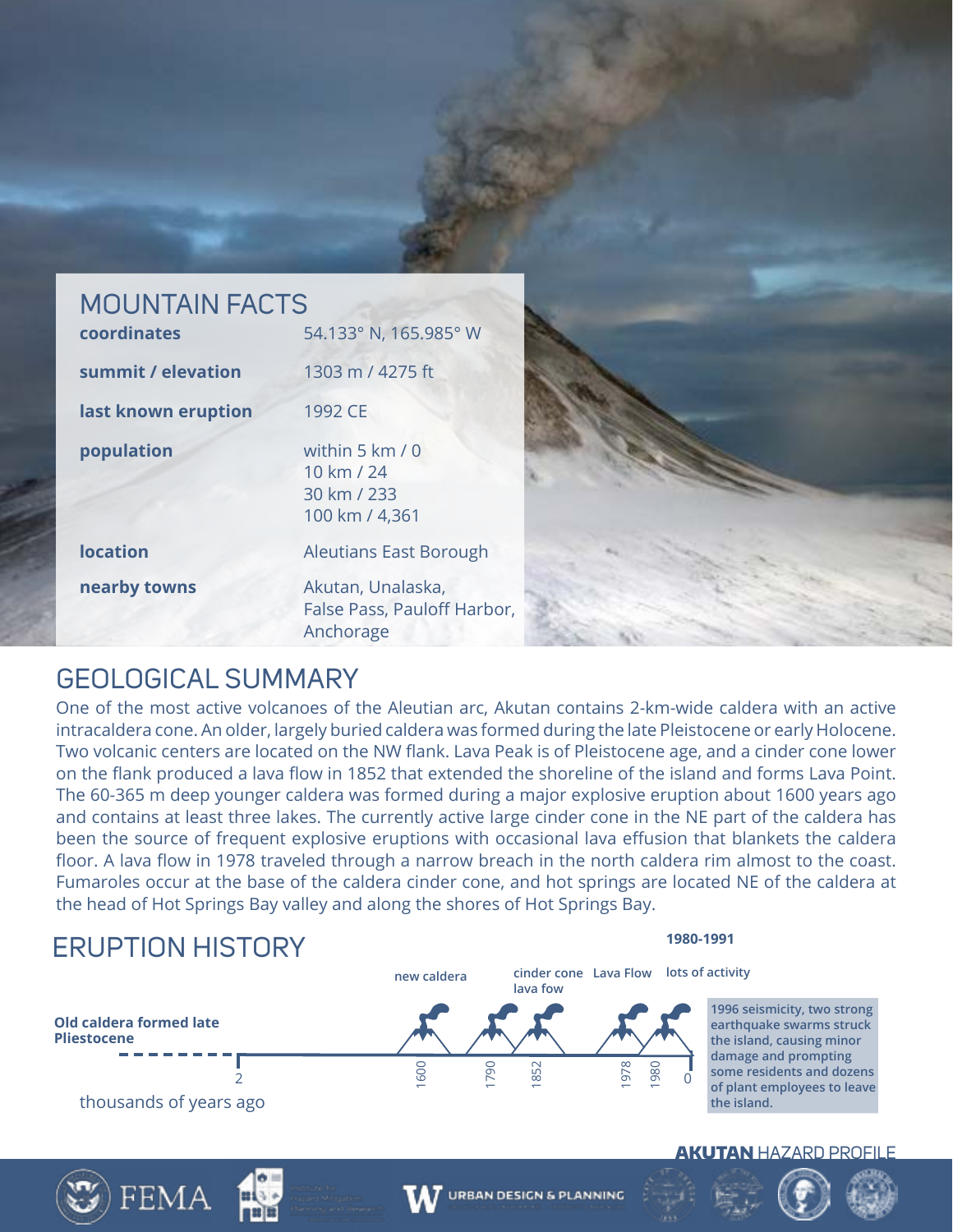## OVERALL THREAT VERY HIGH

## HAZARD THREAT HIGH (16)

## EXPOSURE THREAT HIGH(8.8)

## MONITORING REQUIRED | CURRENT 4 3

### MORE RESOURCES

**Suscribe to Volcano Notification Service**  http://volcanoes.usgs.gov/vns/

**Find Designated Public Shelter** Text SHELTER + ZIP code to 43362 (4FEMA)

#### **Alaska Volcano Observatory**

Information, alerts, and realtime monitoring https://www.avo.alaska.edu/volcanoes/volcinfo.php?volcname=Akutan

 $\lim_{(2014)}$ JILD A KIT. **Alaska Interagency Operating Plan for Volcanic Ash Episodes (2014)** http://www.ofcm.gov/publications/volcanicash/regional\_plans/2014%20Alaska%20Plan.pdf

#### **Alaska Volcano Mitigation Plan**

Division of Homeland Secutiry & Emergency Mangement For information on Volcano Preparedness https://ready.alaska.gov/Plans/mitigation/volcano

**USGS report on Volcanic Activity in Alaska Summary of Events and Response of the Alaska Volcano Observatory (2013)** https://pubs.usgs.gov/sir/2015/5110/sir20155110.pdf

#### **Alaska Department of Natural Resources**

Geological & Geophysical Surveys, Volcanoes: https://pubs.usgs.gov/sir/2015/5110/sir20155110.pdf

### **Overall Threat**

This is an overall ranking based on multiple factors including tectonic setting, population density, eruption frequency, and potential to erupt again. The variations in these factors make this volcano uniquely dangerous.

#### **Hazard Threat**

This includes volcano type, max volcano explosivity index, explosive activity, eruption recurrence, holocene - pyroclastic flows, lava flows, lahar, tsunami, hydrothermal explosion potential, sector collapse potential, primary lahar source, and historical unrest.

#### **Exposure Threat**

This is based on volcano population index, population downstream, historical fatalities and evacuations, local and regional aviation exposure, infrastructure, major development of sensitive areas, and populated island location.

#### **Current Monitoring**

This assesses the current ability to detect and track pre-eruptive and eruptive changes in realtime, including what is occurring. This assessment considers seismic, deformation, gas, hydrologic, and remote sensing monitoring capabilities.

## BE INFORMED. MAKE A PLAN.

#### **AKUTAN**HAZARD PROFILE









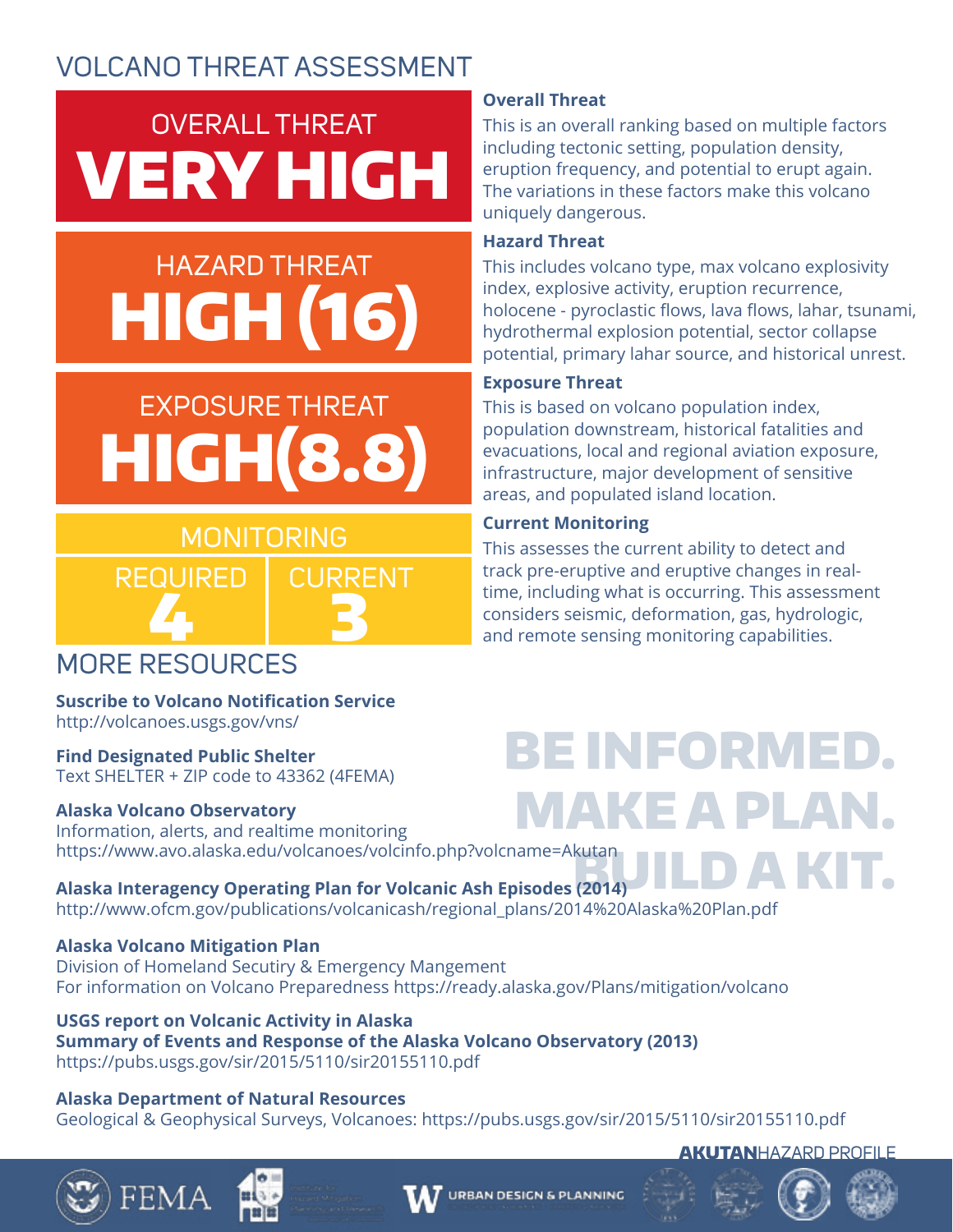# AUGUSTINE, AK HAZARD PROFILE

Augustine Volcano, in lower Cook Inlet, is a central dome volcano, composed of an overlapping summit lava domes which is surrounded by steep sided, viscous lava that has been thrust out from a vent. The volcano is about 185 miles from Anchorage, which houses more than half of the population of Alaska.

According to T.P. Miller, etal, Augustine Island, which is nearly uninhabited, was formed entirely by Augustine debris. It is typlified by repeated summit dome collapse which sends debris avalanching down the steep flanks and into Cook Inlet. Debris avalanches falling into the inlet have the potential to generate a tsunami.

Eruptions typically begin with a fast and furious explosion which spews plumes of ash and steam into the air. Ash fall is extensive and followed by the lava dome collapse and hot debris and lahars flowing down the steep flanks.

In January 2000, Augustine experienced an explosive eruption sending up an ash plume that reached 30,000 ft. Micro earthquake (< 2) activity was the first alert that an eruption was possibly building. Mud flows gushed down the steep sides of the volcano along with rock an snow avalanche deposits. A subsequent eruption on Jan 27th, sent ash 40,000 ft with continuing pyroclastic flows seeping down the flanks. Small eruptions continued until April 2006

**Augustine was selected as one of Alaska's potentially most hazardous volcanoes, capable of initiating damaging tsunami to lower Cook Inlet, but geologic evidence for them on the mainland is sporadic and sparse.**

(USGS)



#### **AUGUSTINE HAZARD PROFILE**





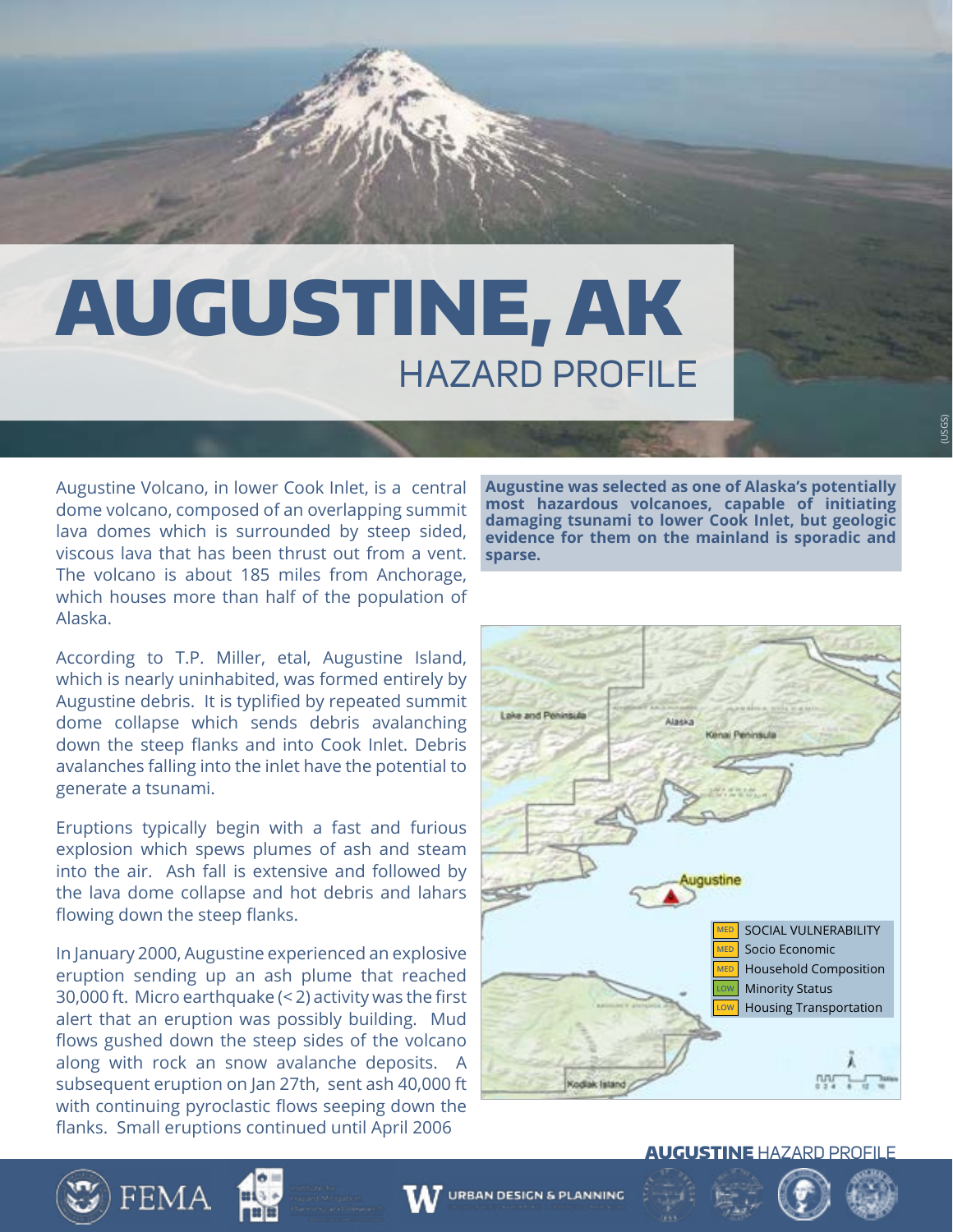

### MONITORING

Augustine is currently monitored closely becaue of its close proximity to several highly populated areas. There is concern that a major eruption coud initiate a tsunami which would endanger coastal towns located in Cook Inlet. Advances in monitoring technology and techniques have enabled an accurate and timely warning system in the even of an eruption, tsunami, or debris avalanche

- The Plate Boundary Observatory, operated by UNAVCO has a network of 10 high-precision GPS instruments on the flanks of Augustine. 2 of these sites were lost during eruption activities.
- The Alaska Volcano Observatory also operates a number of seismometers and tiltmeters all around the volcano, including four webcams.
- In 2006, WoodsHole deployed 5 ocean-bottom seismometers to assist Alaska Volcano Observatory in monitoring the volcano eruptions.
- Sensors to gauge gas emissions, and global positioning systems (GPS) to detect land deformations.
- NOAA has established a West Coast and Alaska Tsunami Warning Center to monitor seismic and volcanic activity for early detection of a tsunami evidence.







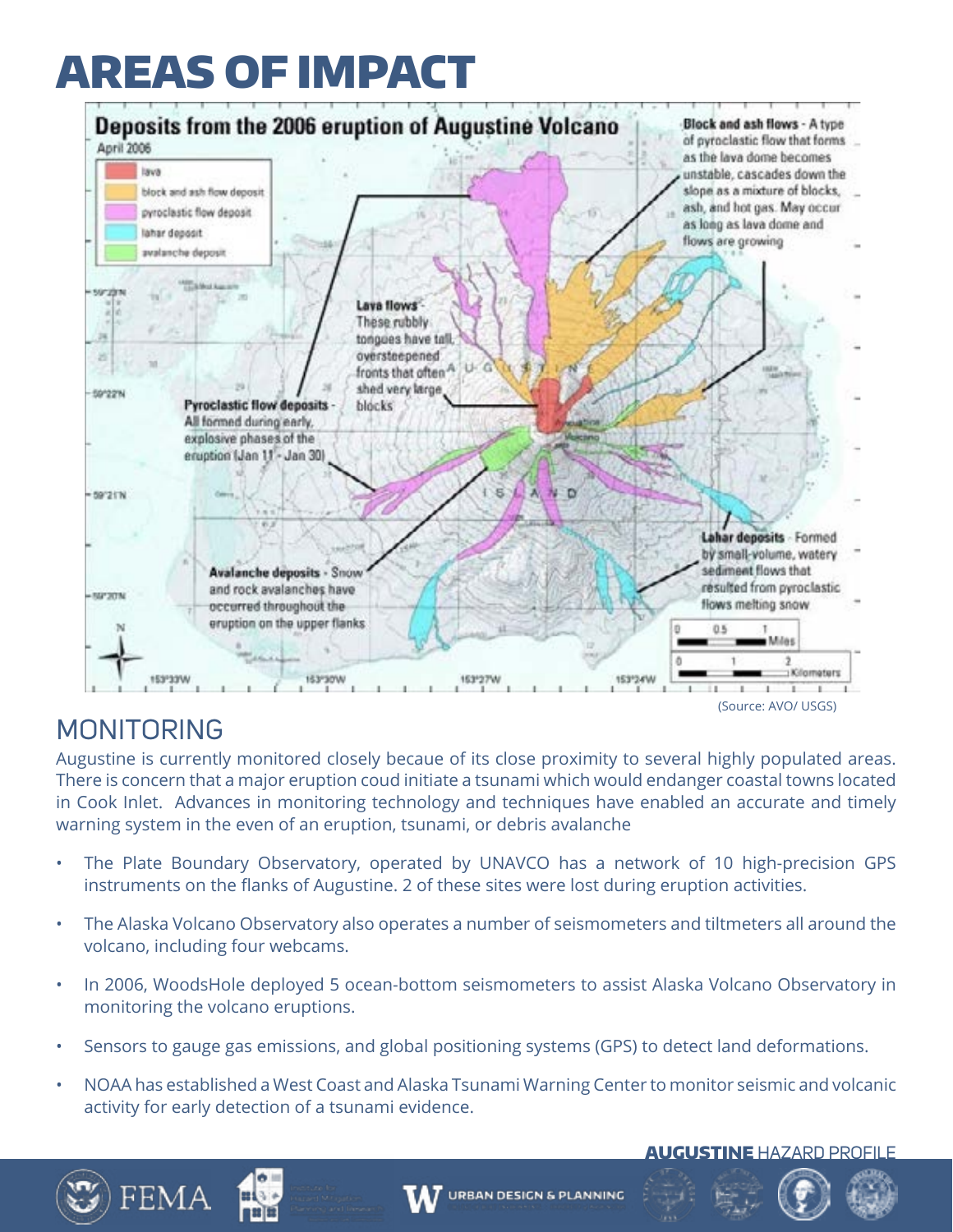### MOUNTAIN FACTS **coordinates** 59.363° N, 153.43° W

**summit / elevation** 1252 m / 4107 ft

**last known eruption** 2006 CE

**population** within 5 km / 0 10 km / 0 30 km / 23 100 km / 1,340,896

**county Kenai Peninsula Borough** 

**nearby towns** Pedro Bay,

Pope-Vannoy Landing, Kokhanok, Nanwalek

### GEOLOGICAL SUMMARY

Augustine volcano, rising above Kamishak Bay in the southern Cook Inlet about 290 km SW of Anchorage, is the most active volcano of the eastern Aleutian arc. It consists of a complex of overlapping summit lava domes surrounded by an apron of volcaniclastic debris that descends to the sea on all sides. Few lava flows are exposed; the flanks consist mainly of debris-avalanche and pyroclastic-flow deposits formed by repeated collapse and regrowth of the volcano's summit. The latest episode of edifice collapse occurred during Augustine's largest historical eruption in 1883. That eruption generated a tsunami that reached 30 feet at Port Graham. Subsequent dome growth has restored the volcano to a height comparable to that prior to 1883. The oldest dated volcanic rocks on Augustine are more than 40,000 years old. At least 11 large debris avalanches have reached the sea during the past 1800-2000 years, and five major pumiceous tephras have been erupted during this interval. Historical eruptions have typically consisted of explosive activity with emplacement of pumiceous pyroclastic-flow deposits followed by lava dome extrusion with associated block-and-ash flows.

### ERUPTION HISTORY









#### **AUGUSTINE HAZARD PROFILE**

(R. G. McGimsey, USGS)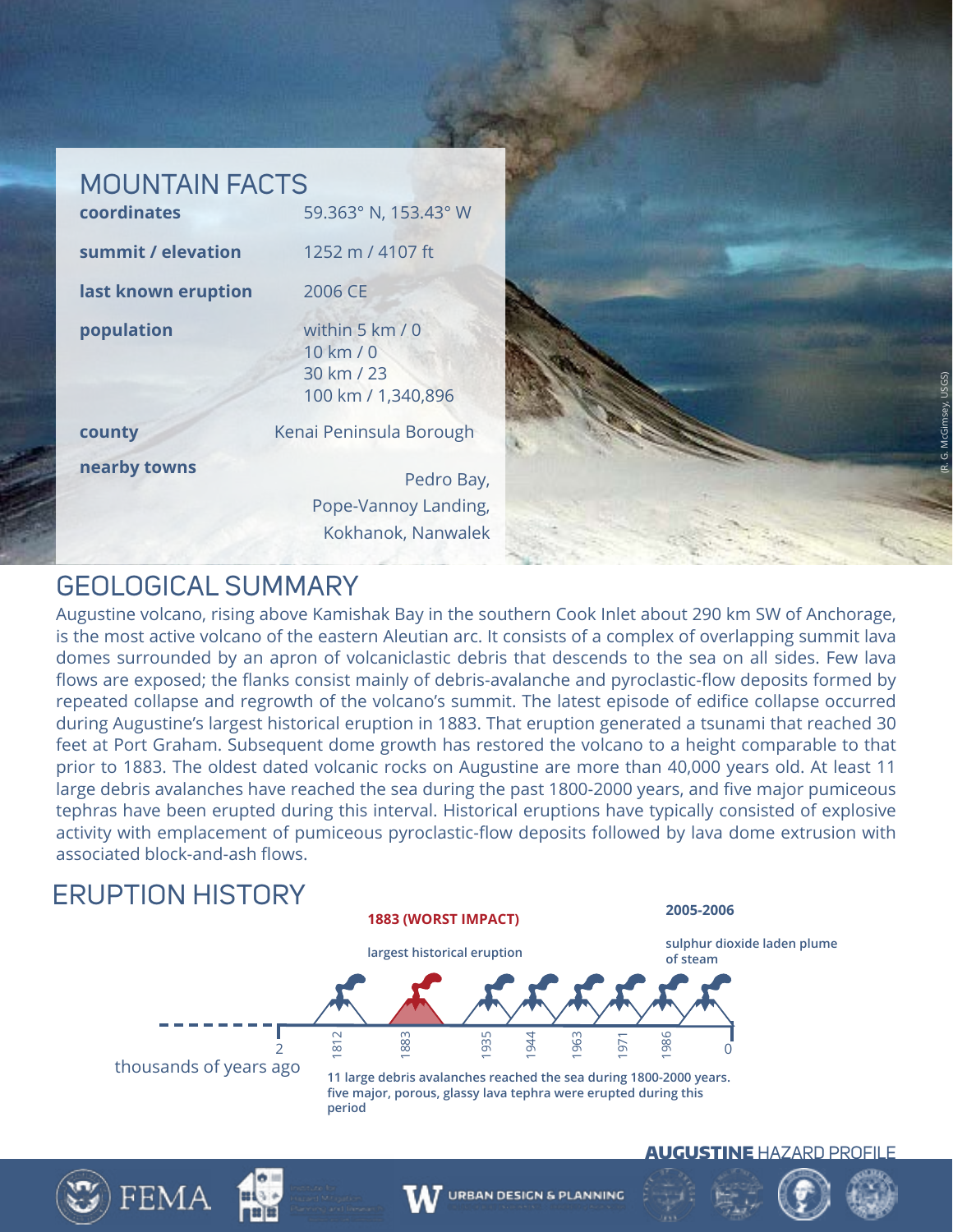## OVERALL THREAT VERY HIGH

## HAZARD THREAT **HIGH (1**

## EXPOSURE THREAT HIGH(8.8)

## MONITORING REQUIRED | CURRENT 4 3

### MORE RESOURCES

**Suscribe to Volcano Notification Service**  http://volcanoes.usgs.gov/vns/

**Find Designated Public Shelter** Text SHELTER + ZIP code to 43362 (4FEMA)

### http://www.ofcm.gov/publications/volcanicash/regional\_plans/2014%20Alaska%20Plan.pdf<br>Alsola Valence Mitiation Plan **Alaska Interagency Operating Plan for Volcanic Ash Episodes (2014)**

#### **Alaska Volcano Mitigation Plan**

fem/

Division of Homeland Secutiry & Emergency Mangement For information on Volcano Preparedness https://ready.alaska.gov/Plans/mitigation/volcano

**USGS report on Volcanic Activity in Alaska Summary of Events and Response of the Alaska Volcano Observatory (2013)** https://pubs.usgs.gov/sir/2015/5110/sir20155110.pdf

**Alaska Department of Natural Resources** Geological & Geophysical Surveys, Volcanoes: https://pubs.usgs.gov/sir/2015/5110/sir20155110.pdf

**Alaska Volcano Observatory**  Information, alerts, and realtime monitoring https://www.avo.alaska.edu/volcanoes/volcinfo.php?volcname=Akutan



#### **URBAN DESIGN & PLANNING**

**Overall Threat**

uniquely dangerous.

**Hazard Threat**

**Exposure Threat**

**Current Monitoring**

#### **AUGUSTINE HAZARD PROFILE**



BE INFORMED.

This is an overall ranking based on multiple factors

This includes volcano type, max volcano explosivity

holocene - pyroclastic flows, lava flows, lahar, tsunami, hydrothermal explosion potential, sector collapse potential, primary lahar source, and historical unrest.

index, explosive activity, eruption recurrence,

This is based on volcano population index, population downstream, historical fatalities and evacuations, local and regional aviation exposure, infrastructure, major development of sensitive

This assesses the current ability to detect and track pre-eruptive and eruptive changes in realtime, including what is occurring. This assessment considers seismic, deformation, gas, hydrologic, and remote sensing monitoring capabilities.

areas, and populated island location.

including tectonic setting, population density, eruption frequency, and potential to erupt again. The variations in these factors make this volcano

IE AN P



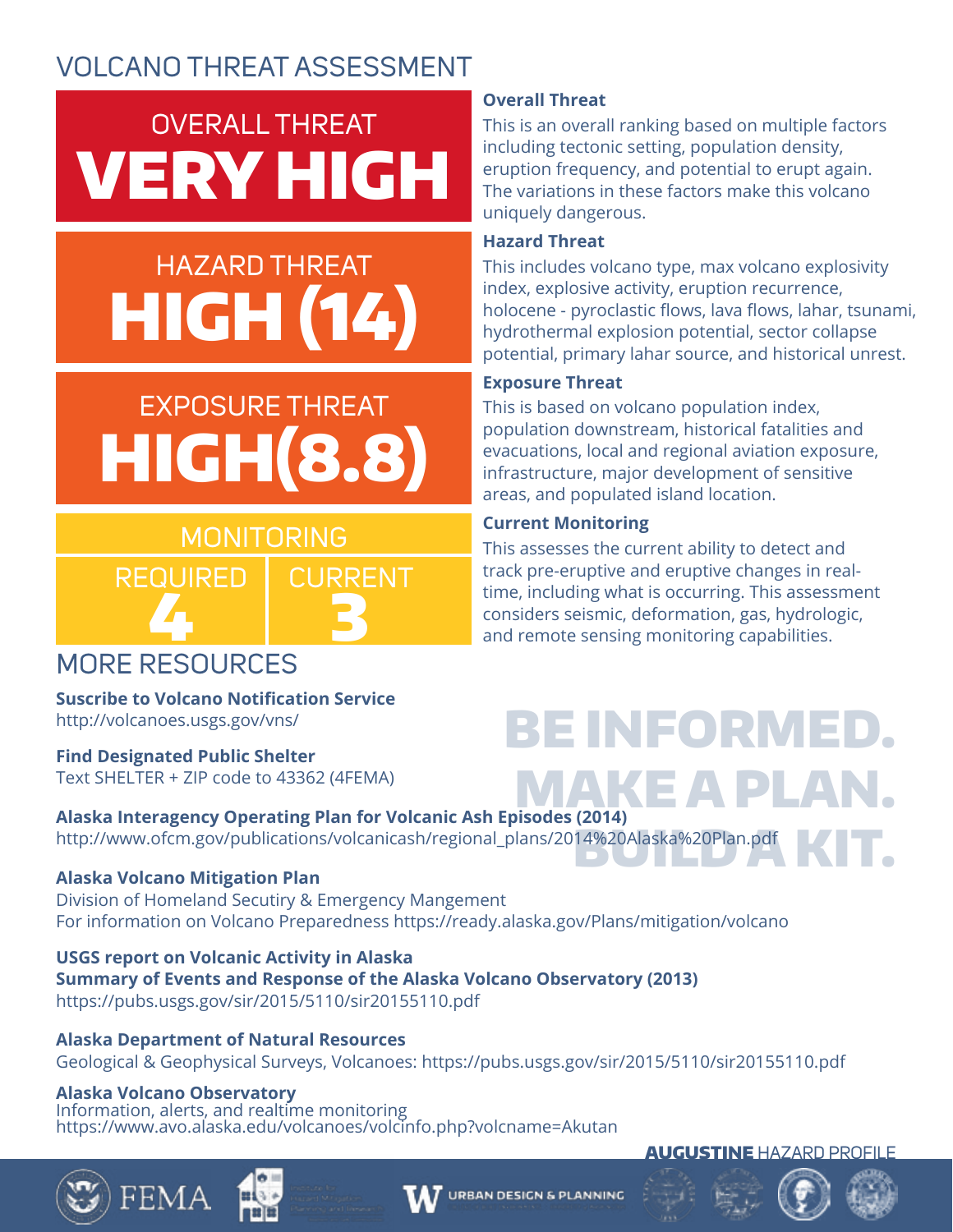REDOUBT, AK HAZARD PROFILE

Redoubt is a very active stratovolcanic that started forming about 890,000 years ago and is currently the highest summit in the Aleutian Range, Alaska. Just west of Cook Inlet and about 110 miles southwest of Anchorage, Redoubt is a steep sided cone composed of lava flows and a high density mix of lava blocks, pumice, ash, and rock fragments (pyroclastic deposit). The volcano is highly glaciated and has a summit crater filled with ice and snow.

Currently, the main vent on Redoubt is on the north side of the crater near Drift glacier. Glacier movement on Redoubt has caused some erosion of the volcano. Old layers of rocky debris, and water mudlflow deposits (Lahars) are evident and extend as far as Cook Inlet.

**Redoubt is known for explosive eruptions, sending ash-rich columns up to 7-1/2 miles into the air and collapsing 80% of the dome.**



#### **REDOUBT HAZARD PROFIL**

(USGS)





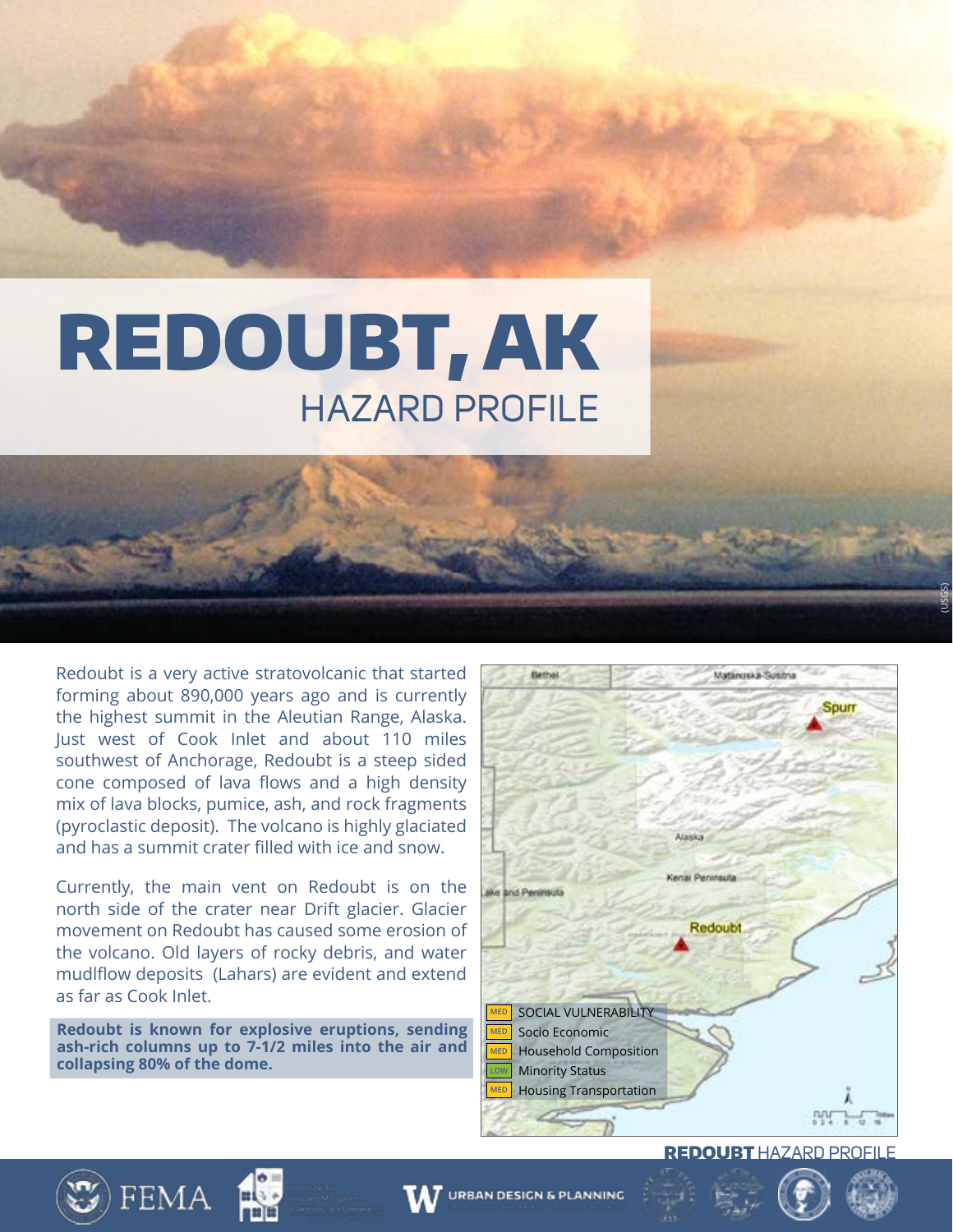

### MONITORING

- AFM Acoustic Flow Monitor
- A device that alerts of a possible lahar by measuring the movement of rocks against each other
- National Weather Service Ash fall alerts
- Seismic station array
- AVO helicopter flyovers.
- Gauging stations
- which measure water levels in rivers every 15 minutes and automated pumping samplers that collect water samples for laboratory analysis
- DEM Digital Elevation Models
- creates highly accurate maps of the ground surface
- Monitoring thermal features:
	- Steam, or vapor-dominated features such as gas vents, fumaroles, mud pots
	- Water-dominated features including geysers, hot springs/pools, crater lakes
	- Lava-dominated features include lava lakes, lava flows, lava domes, and pyroclastic flows

#### REDOUBT HAZARD PROFILE









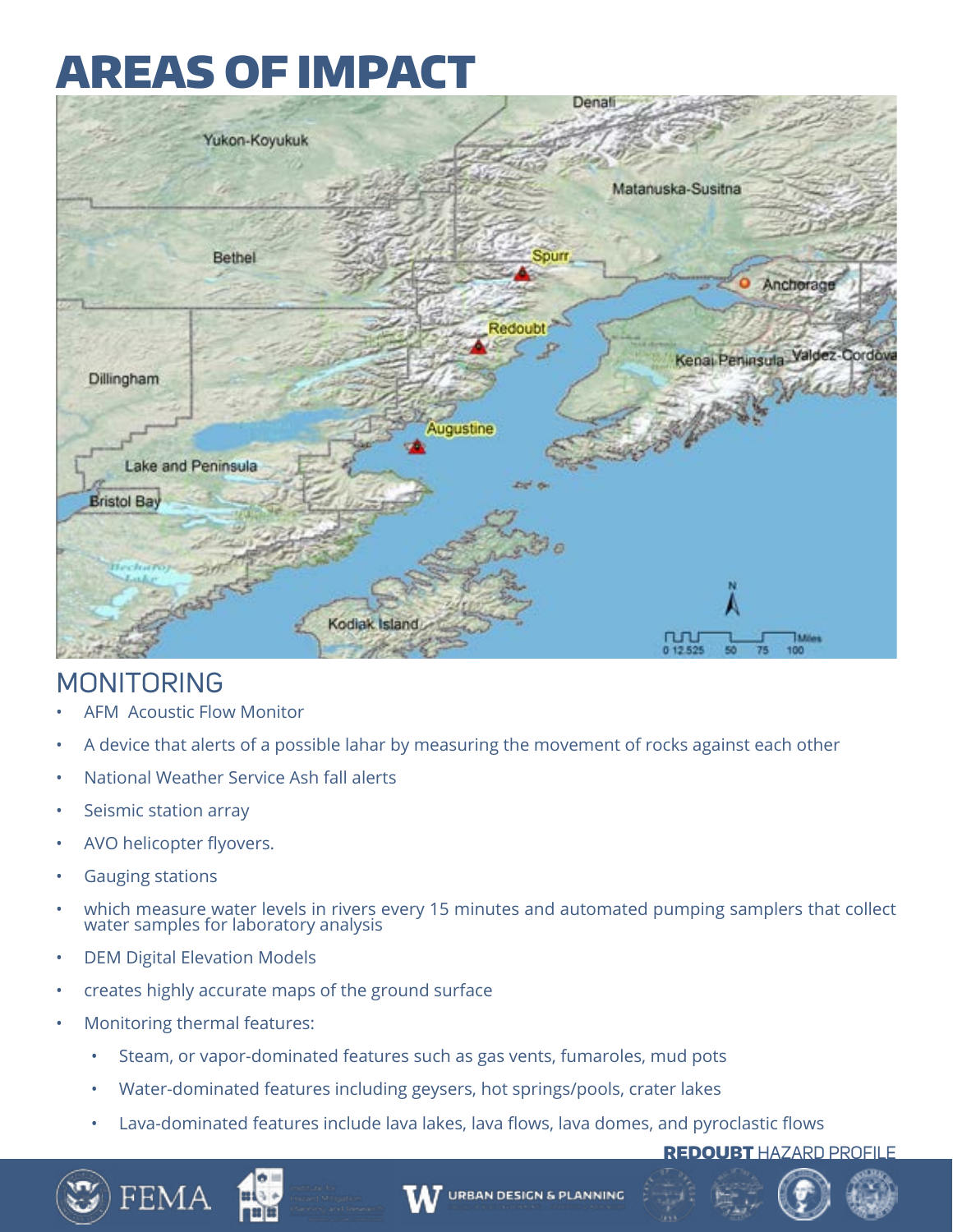### MOUNTAIN FACTS

| coordinates                                                  | 60.485° N, 152.743° W                                        |
|--------------------------------------------------------------|--------------------------------------------------------------|
| summit / elevation                                           | 3108 m / 10194 ft                                            |
| last known eruption                                          | 2009 CE                                                      |
| population                                                   | within 5 km / 0<br>10 km / 0<br>30 km / 1<br>100 km / 32,410 |
| <b>Location</b><br>and Preserve, Kenai Peninsula Borough, AK | Lake Clark National Park                                     |
|                                                              |                                                              |

**nearby communities** Ninilchik 47 mi (76 km) Sesalamatof 48 mi (78 km) NE Clam Gulch 49 mi (79 km) SE Kenai Peninsula Borough 50 mi (81 km) NE Anchorage 108 mi (174 km) NE

### GEOLOGICAL SUMMARY

In January 1902, Redoubt explosively erupted throwing ash into the atmosphere for 6 months. Newspaper reports of the eruption vary in their reports of a terrific earthquake that split the mountain apart, shooting flames from the caldera, and ash scatter for over 150 miles. During the 1902 eruption scientists began using the newly developed Acoustic Flow Monitor to measure rocks moving against each other. This information could be used to alert nearby stations that lahar formation was initiated. Redoubt is known for explosive eruptions, sending ash-rich columns up to 7-1/2 miles into the air and collapsing 80% of the dome. Hot avalanches of dome particles and fragmented rock flowed and ice mixed into this slurry of debris, increasing its volume and speed creating an enormous debris flow that ran downstream and completely filled the Drift River Valley. Subsequent eruptions ejected hot ash, lava fragments, and gases (pyroclastic flows) the hot material melted summit ice and snow causing mud and debris flows (lahars). The lahars flowed rapidly down the north flank of the volcano to Cook Inlet and where it threatened to destroy an oil storage facility.

(AVO/ USGS)

### ERUPTION HISTORY

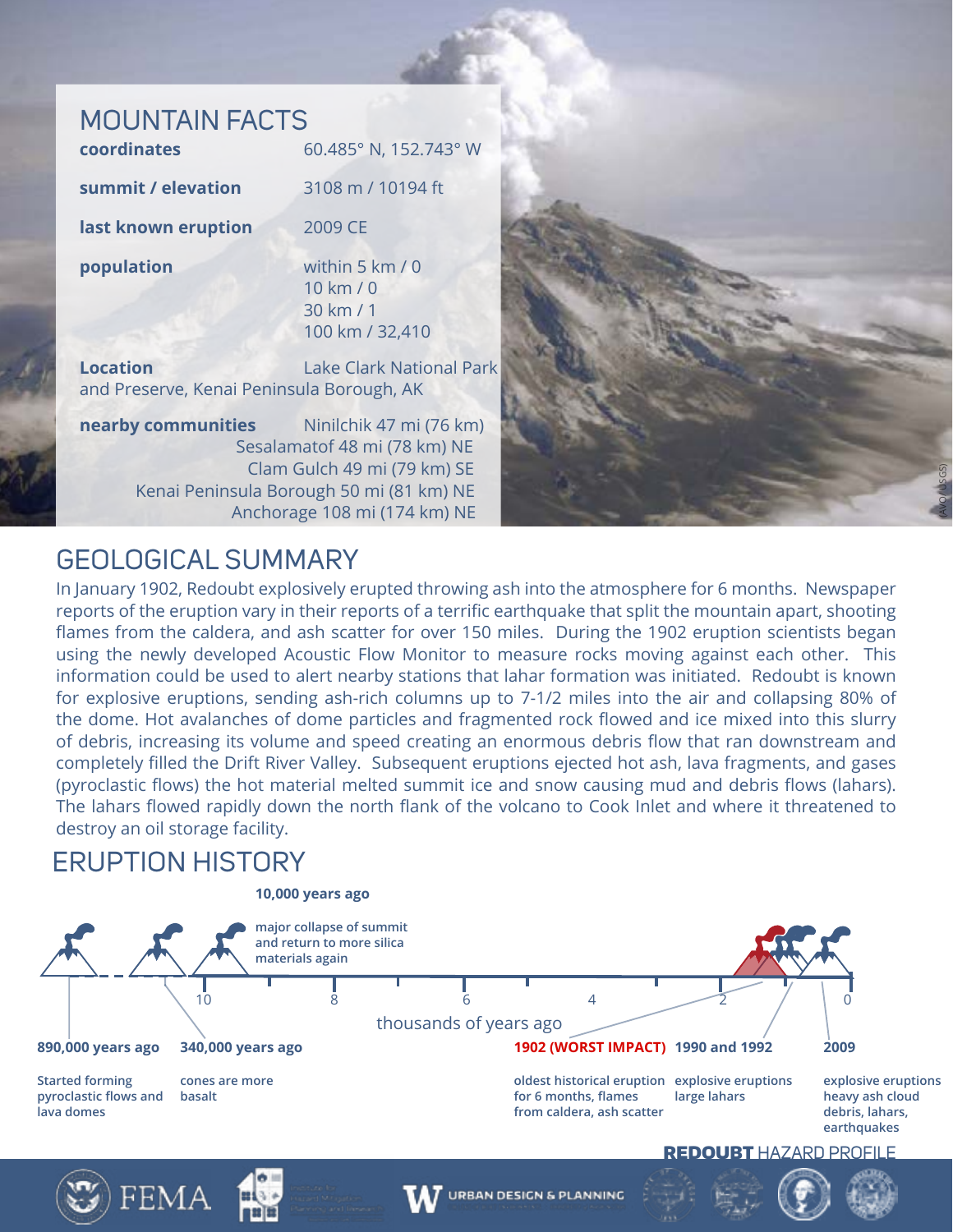## OVERALL THREAT VERY HIGH

## HAZARD THREAT HIGH (14)

## EXPOSURE THREAT HIGH(11.7)



#### **Overall Threat**

This is an overall ranking based on multiple factors including tectonic setting, population density, eruption frequency, and potential to erupt again. The variations in these factors make this volcano uniquely dangerous.

#### **Hazard Threat**

This includes volcano type, max volcano explosivity index, explosive activity, eruption recurrence, holocene - pyroclastic flows, lava flows, lahar, tsunami, hydrothermal explosion potential, sector collapse potential, primary lahar source, and historical unrest.

#### **Exposure Threat**

This is based on volcano population index, population downstream, historical fatalities and evacuations, local and regional aviation exposure, infrastructure, major development of sensitive areas, and populated island location.

#### **Current Monitoring**

This assesses the current ability to detect and track pre-eruptive and eruptive changes in realtime, including what is occurring. This assessment considers seismic, deformation, gas, hydrologic, and remote sensing monitoring capabilities.

### MORE RESOURCES

**Suscribe to Volcano Notification Service**  http://volcanoes.usgs.gov/vns/

**Find Designated Public Shelter** Text SHELTER + ZIP code to 43362 (4FEMA)

#### **Alaska Volcano Observatory**

Information, alerts, and realtime monitoring https://www.avo.alaska.edu/volcanoes/volcinfo.php?volcname=Akutan

## BE INFORMED. MAKE A PLAN. kutan JILD A KIT.

**Alaska Interagency Operating Plan for Volcanic Ash Episodes (2014)** http://www.ofcm.gov/publications/volcanicash/regional\_plans/2014%20Alaska%20Plan.pdf

#### **Alaska Volcano Mitigation Plan**

Division of Homeland Secutiry & Emergency Mangement For information on Volcano Preparedness https://ready.alaska.gov/Plans/mitigation/volcano

**Service Review--Mount Redoubt Volcanic Eruptions March - April 2009**  https://www.weather.gov/media/publications/assessments/redoubt.pdf

**Preliminary Volcano-Hazard Assessment for Redoubt Volcano, AK (1998)** https://avo.alaska.edu/pdfs/redoubt.hazards.ofr.pdf









#### REDOUBT HAZARD PROFILE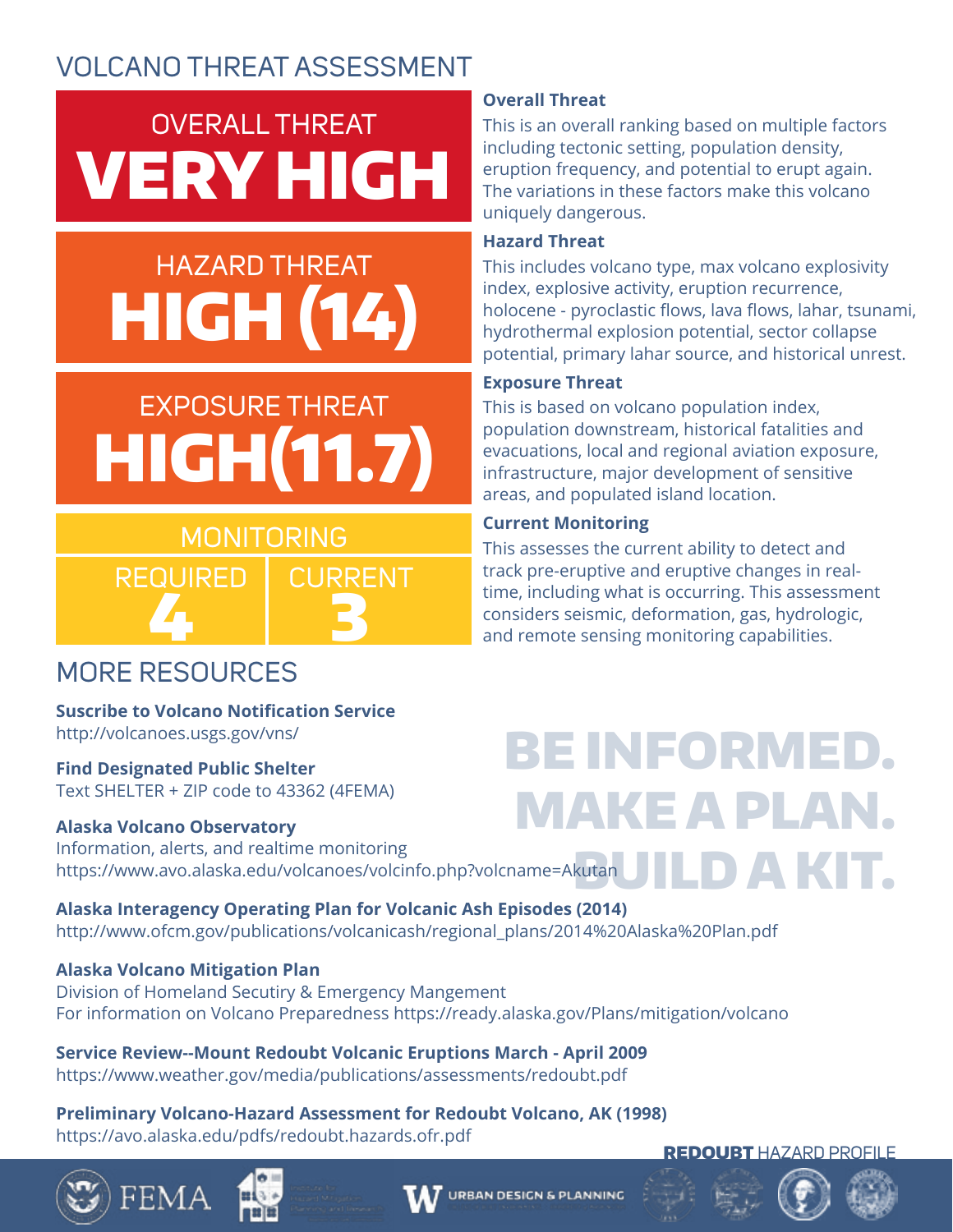## MT. SPURR, AK HAZARD PROFILE

Mt. Spurr is a large, ice-covered, lava dome volcano and the highest volcano of the Aleutian Arc. Located in the north-central Cook Inlet region, about 62 miles from Anchorage, Alaska, it contains a summit caldera in the shape of a horseshoe and an open southern rim where at least 40 older tephra layers have been identified.

It has been suggested that Spurr is part of a larger, dissected stratovolcano. Crater Peak is a satellite cone of Spurr. Located in the caldera breach, Crater Peak also has a summit along the south rim and and the site of most recent activity. The North rim exposes the remains of an older dome or lava lake. (AVO). Before the 1992 eruption, there was a small crater lake in the bottom of Crater Peak's crater.

In 2004, the summit peak experienced a heating event which created a small crater lake. The summit crater had cooled enough by 2008 to have accumulated significant amounts of snow again.

**The second of 3 large explosive eruptions from Crater Peaktook place on August 18, 1992. This aerial view above from the west shows the base of the vertical eruption column, which reached a height of about 13.5 km. This eruption lasted about 4 1/2 hours and produced ashfall in Anchorage, 125 km to the east, that forced its international airport to close for 20 hours.** 



#### **MT SPURR HAZARD PROFILE**





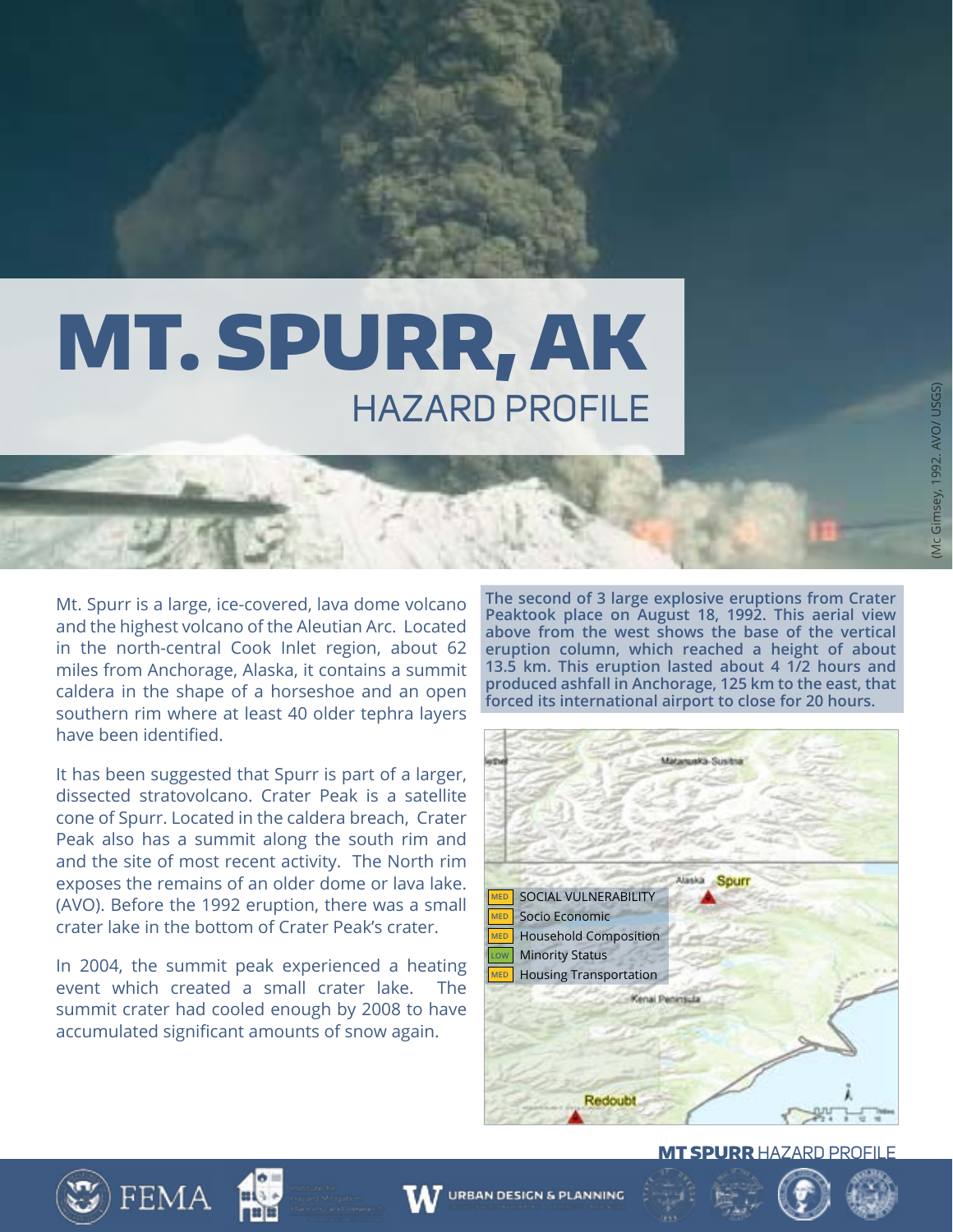

### MONITORING

- AVO has a program of real-time seismic monitoring at four Cook Inlet volcanoes, Mt. Spurr (Crater Peak), Redoubt, Iliamna, and Augustine. In addition, AVO employs a system to detect volcanicallyinduced lightning, conducts periodic observational overflights and/or landings as weather and volcanic conditions permit, and obtains intermittent airborne sulfur dioxide and carbon dioxide measurements.
- Satellite observations & meteorological radar using very high resolution radiometer (AVHRR) weather satellite data
- Webcam looking north, located on an oil and natural gas platform in Cook Inlet
- Proposed geothermal plant: using magma chamber as alternative fuel







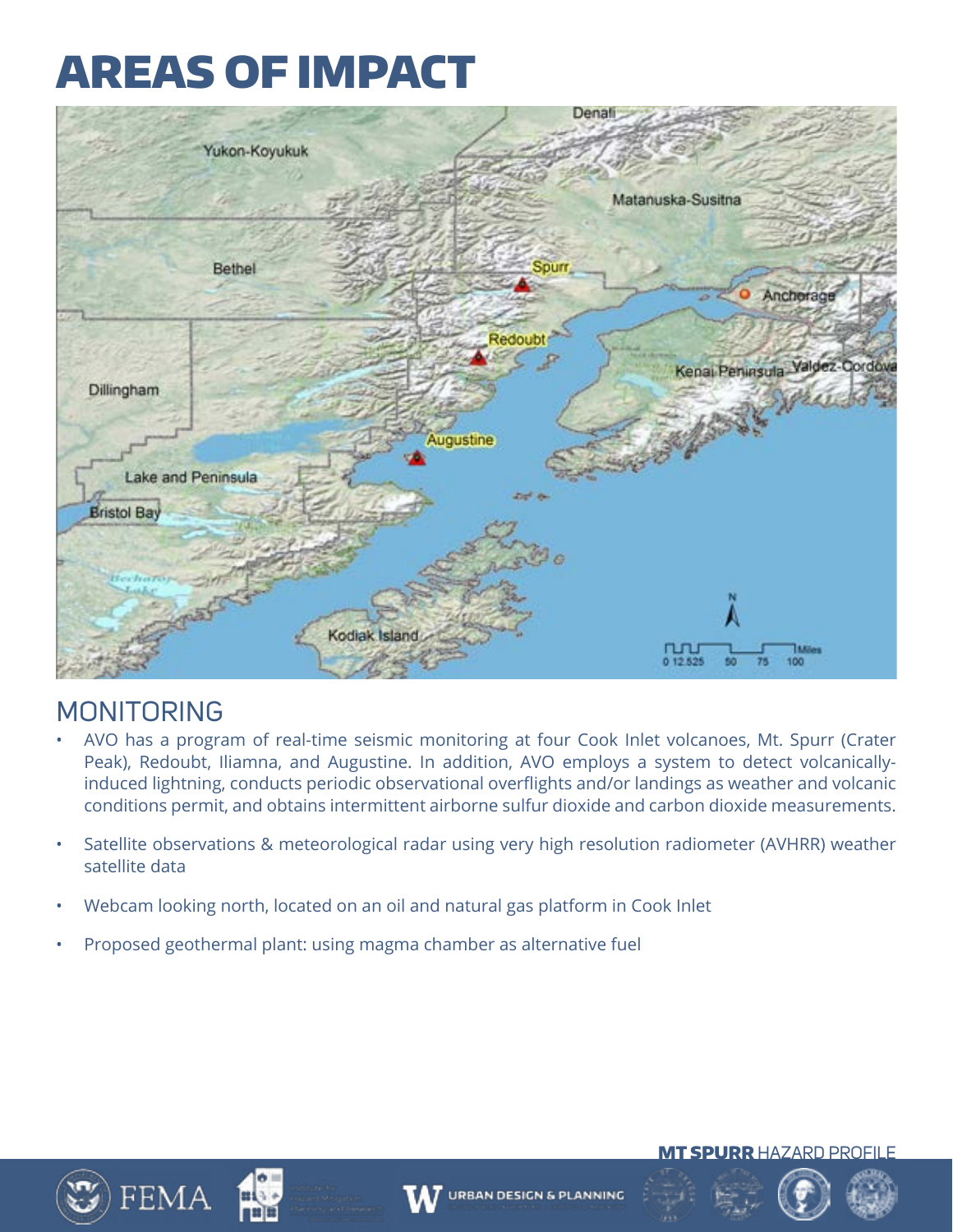| <b>MOUNTAIN FACTS</b><br>coordinates | 61.299° N, 152.251° W                                                  |
|--------------------------------------|------------------------------------------------------------------------|
| summit / elevation                   | 3374 m / 11067 ft                                                      |
| last known eruption                  | 1992 CE                                                                |
| population                           | within 5 km / 0<br>$10 \text{ km} / 0$<br>30 km / 0<br>100 km / 11,097 |
| <b>location</b>                      | Kenai Peninsula Borough, AK                                            |
| nearby communities                   | Anchorage,<br>Cook Inlet communities,<br>Cordova, Kenai Peninsula      |



### GEOLOGICAL SUMMARY

The 3374-m-high summit of Mount Spurr, the highest volcano of the Aleutain arc, is a large lava dome constructed at the center of a roughly 5-km-wide horseshoe-shaped caldera that is open to the south. The volcano lies 130 km west of Anchorage and NE of Chakachamna Lake. The caldera was formed by a late-Pleistocene or early Holocene debris avalanche and associated pyroclastic flows that destroyed an ancestral Spurr volcano. The debris avalanche traveled more than 25 km to the SE, and the resulting deposit contains blocks as large as 100 m in diameter. Several ice-carved post-caldera cones or lava domes lie in the center of the caldera. The youngest vent, 2309-m-high Crater Peak, formed at the breached southern end of the caldera and has been the source of about 40 identified Holocene tephra layers. Spurr's two historical eruptions, from Crater Peak in 1953 and 1992, deposited ash on the city of Anchorage.

### ERUPTION HISTORY

**FEMA** 



**URBAN DESIGN & PLANNING**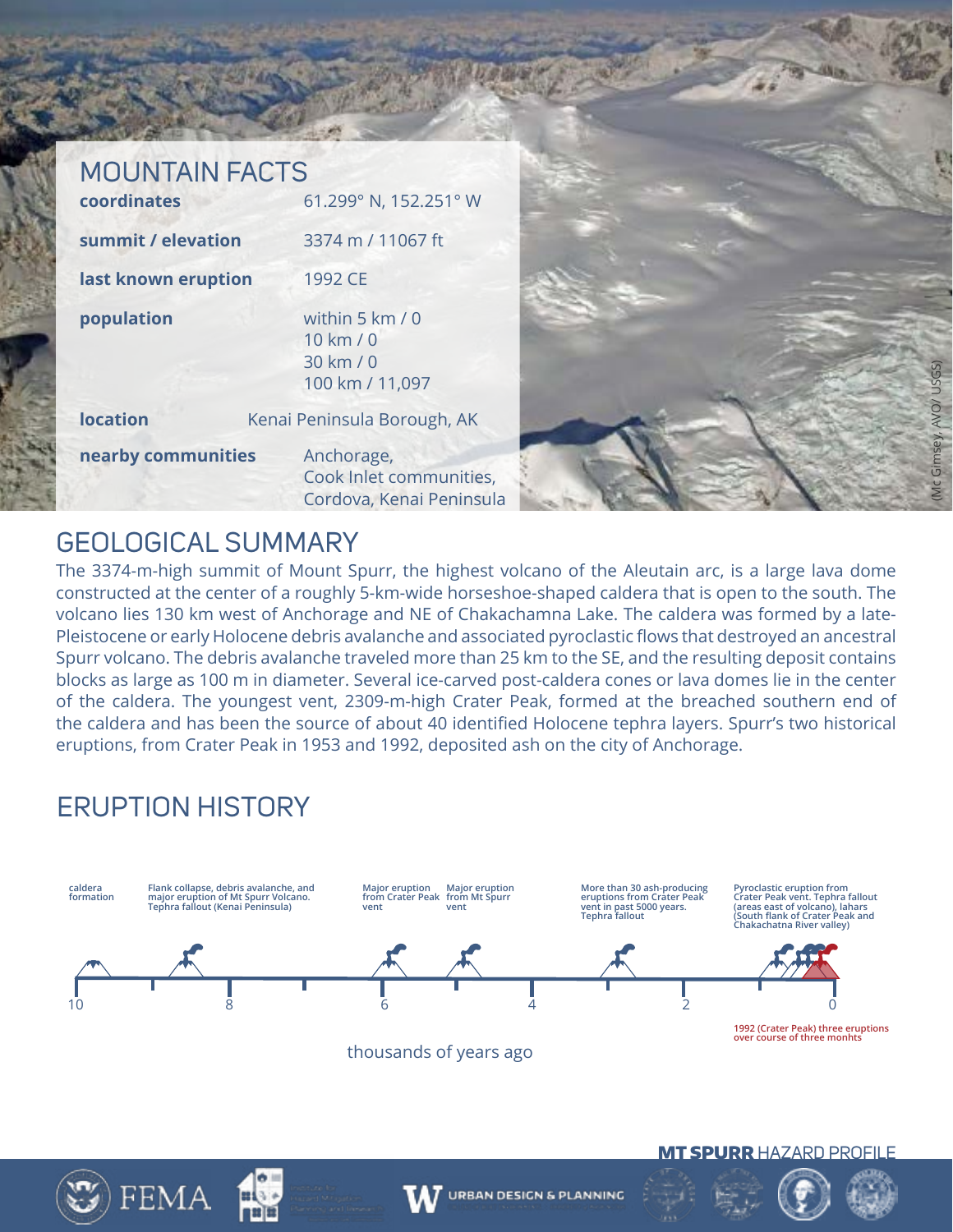## OVERALL THREAT VERY HIGH

## HAZARD THREAT HIGH (14)

## EXPOSURE THREAT HIGH(9.3)

## **MONITORING** REQUIRED | CURRENT 4 3

### MORE RESOURCES

**Suscribe to Volcano Notification Service**  http://volcanoes.usgs.gov/vns/

**Find Designated Public Shelter** Text SHELTER + ZIP code to 43362 (4FEMA)

#### **Alaska Volcano Observatory**

Information, alerts, and realtime monitoring https://www.avo.alaska.edu/volcanoes/volcinfo.php?volcname=Akutan

**Kutan JILD A KIT. Alaska Interagency Operating Plan for Volcanic Ash Episodes (2014)** http://www.ofcm.gov/publications/volcanicash/regional\_plans/2014%20Alaska%20Plan.pdf

#### **Alaska Volcano Mitigation Plan**

Division of Homeland Secutiry & Emergency Mangement For information on Volcano Preparedness https://ready.alaska.gov/Plans/mitigation/volcano

**USGS report on Volcanic Activity in Alaska Summary of Events and Response of the Alaska Volcano Observatory (2013)** https://pubs.usgs.gov/sir/2015/5110/sir20155110.pdf

**Preliminary Volcano Hazard Assessment for Mt Spurr (2002)** https://pubs.usgs.gov/of/2001/0482/pdf/of01-482.pdf

#### **Overall Threat**

This is an overall ranking based on multiple factors including tectonic setting, population density, eruption frequency, and potential to erupt again. The variations in these factors make this volcano uniquely dangerous.

#### **Hazard Threat**

This includes volcano type, max volcano explosivity index, explosive activity, eruption recurrence, holocene - pyroclastic flows, lava flows, lahar, tsunami, hydrothermal explosion potential, sector collapse potential, primary lahar source, and historical unrest.

#### **Exposure Threat**

This is based on volcano population index, population downstream, historical fatalities and evacuations, local and regional aviation exposure, infrastructure, major development of sensitive areas, and populated island location.

#### **Current Monitoring**

This assesses the current ability to detect and track pre-eruptive and eruptive changes in realtime, including what is occurring. This assessment considers seismic, deformation, gas, hydrologic, and remote sensing monitoring capabilities.

## BE INFORMED. MAKE A PLAN.

**MT SPURR HAZARD PROFILE** 





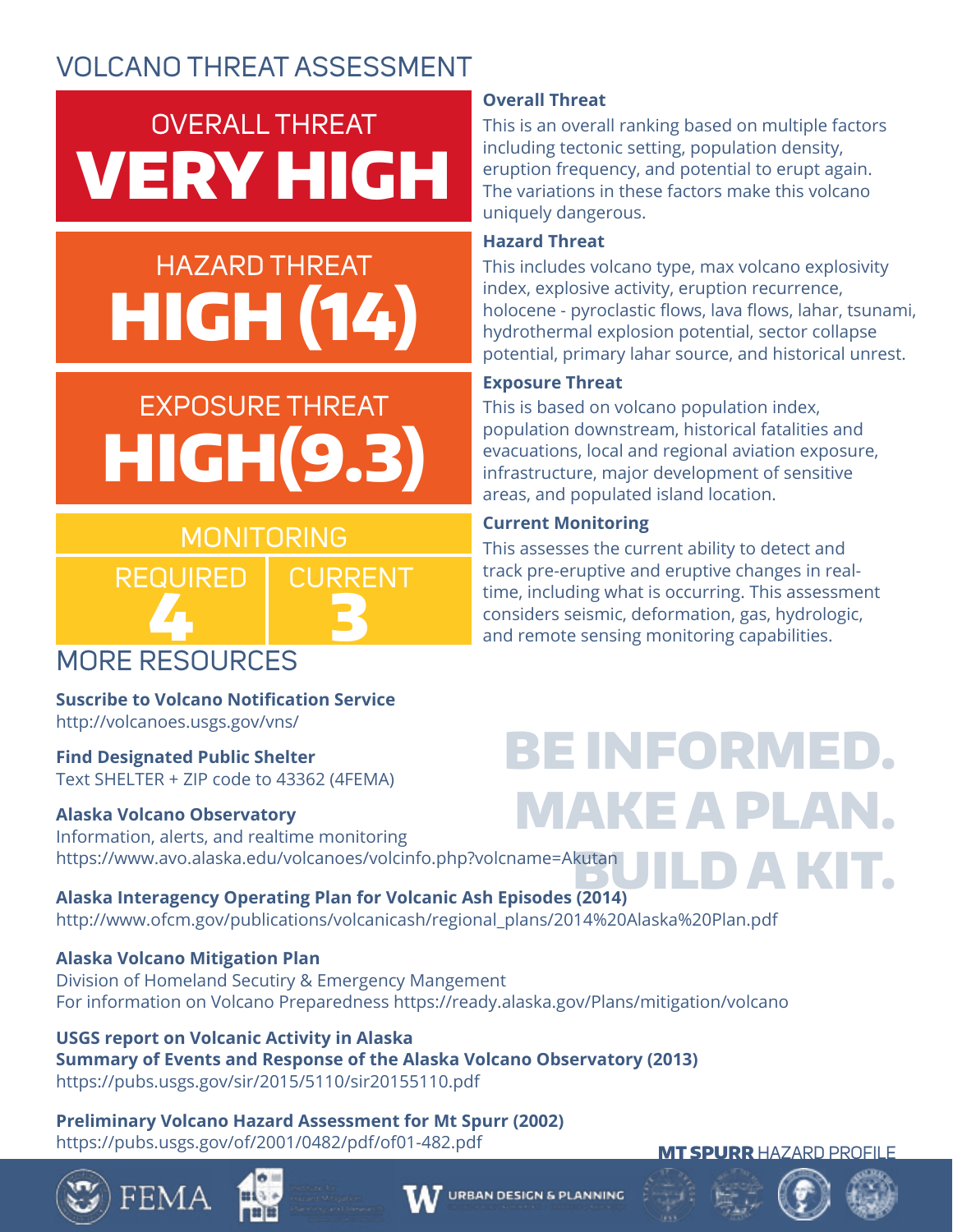## MAKUSHIN, AK HAZARD PROFILE

Makushin is a broad, dome shaped stratovolcano with a caldera, cone, and ice field. Located on Unalaska Island across the bay from Dutch Harbor, extensive, dense, deposits of ash, lava fragments and gas that ejected explosively in the past, have extended the island by several miles along the northwest coast. These layers consist mostly of basalt and andesite (fine grained material with crystallized structure).

Makushin is about 800 miles from Anchorage. The nearest town to the volcano is Unalaska town, about 28 miles to the west. It is the old site of shipping and trade during the Russian occupation of 1741-1867. Dutch Harbor was a major naval base during WWII. Today fishing and crabbing are the main industries of Unalaska Island. It is one of the few places in the Aleutians where a large population live and work near an active volcano. The population of the two towns is over 4, 000 residents but can exceed 10,000 during the commercial fishing season.

**Geothermal areas are found in the summit caldera of Makushin and on the SE and eastern flanks of the volcano. They represent the largest and most investigated high-temperature geothermal resources in Alaska.** 



#### **MAKUSHIN HAZARD PROFIL**







**URBAN DESIGN & PLANNING**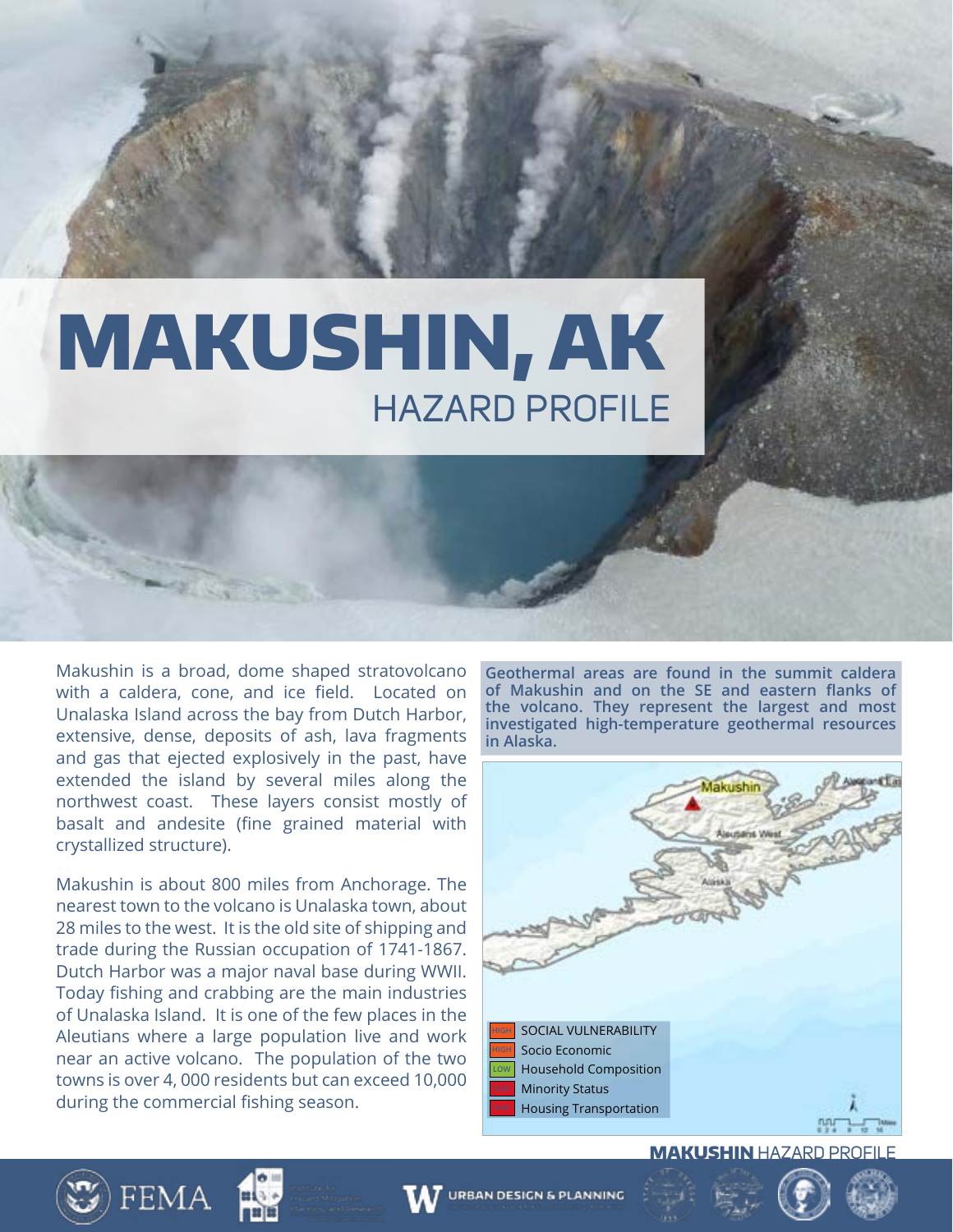

### MONITORING

- Alaska Volcano Observatory (AVO) maintains a real-time seismic network to detect small earthquakes that often precede volcanic eruptions. AVO distributes by faxand e-mail a weekly report updating the status of more than 20 monitored volcanoes in Alaska, including Makushin Volcano.
- In addition, AVO employs a system to detect volcanically-induced lightning, conducts periodic observational overflights and/or landings as weather and volcanic conditions permit, and obtains intermittent airborne sulfur dioxide and carbon dioxide measurements.
- AVO relies principally on pilot reports (via FAA), satellite imagery (with NWS), and observations from local observers including village residents, military, US Coast Guard, US Fish and Wildlife Service, National Park Service, and fishing vessels to detect and monitor eruptions on unmonitored volcanoes.

Source: World Organization of Volcano Observatories & AVO









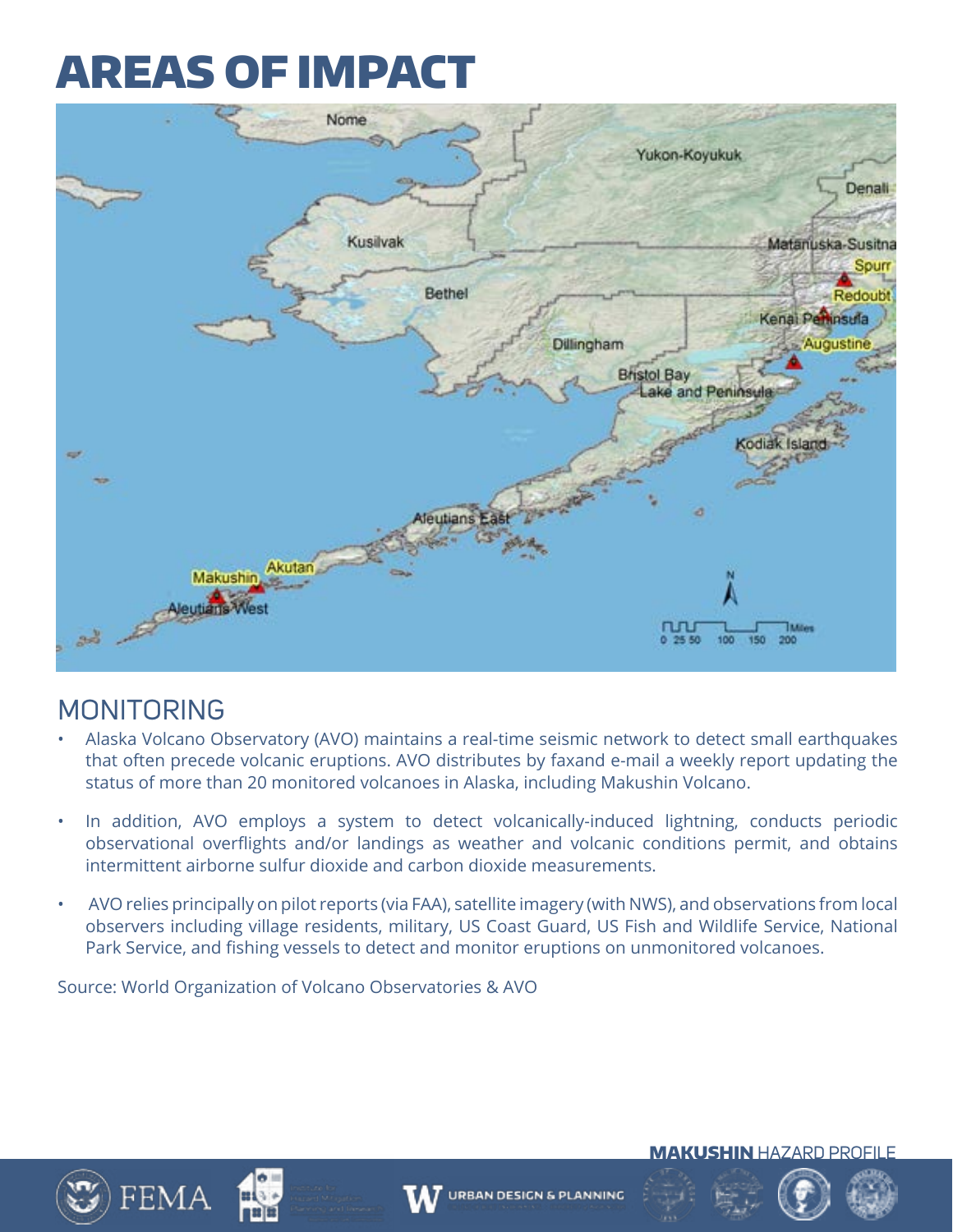| <b>MOUNTAIN FACTS</b> |                            |
|-----------------------|----------------------------|
| coordinates           | 53.887° N, 166.932° W      |
| summit / elevation    | 1800 m / 5906 ft           |
| last known eruption   | 1995CE                     |
| population            | within 5 km / 0            |
|                       | 10 km / 0<br>30 km / 3,437 |
|                       | 100 km / 3,850             |
| <b>location</b>       | Unalaska Island            |
| nearby communities    | Unalaska Town              |
|                       | Dutch Bay                  |
|                       |                            |

### GEOLOGICAL SUMMARY

Makushin is one of the active volcanoes in the Aleutian Islands. The volcano has erupted several times in the past several thousands of years. At least seventeen modest eruptions have been recorded since 1786. The caldera was formed around 8000 years ago. The summit collapsed, forming the caldera and sending a high-density mix of hot lava blocks, pumice, ash and volcanic gas (pyclastic) debris racing down the volcano flanks and engulfing the surrounding valleys up to100 feet deep. Volcanic lava fills the northeast border of the volcano and is called "Lava Ramp." Hot springs and fumaroles (vents of hot sulphuric gas) formed in the summit and valleys. Exploration efforts are underway to develop geothermal steam resources to use to power the nearby communities rather than continue the current use of diesel fuel. A relatively small eruption in 1980 initiated fro a vent on the south side of the volcano below the peak. The summit erupted in March of 1987 sending an ash plume 3,000 feet above the volcano. The last eruption, January 1995, generated an ash cloud of about 1.5 miles.